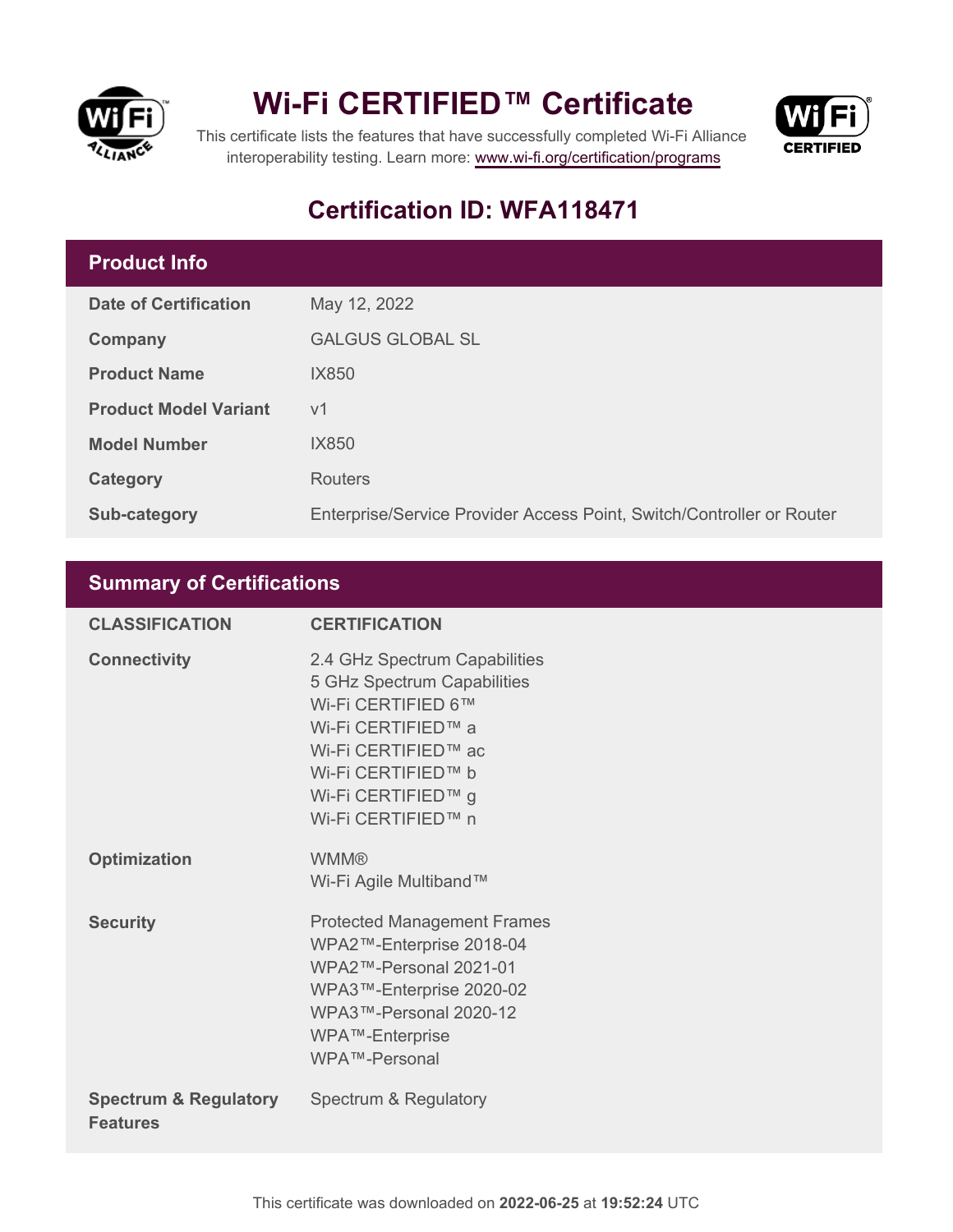

# **Wi-Fi CERTIFIED™ Certificate**

**Certification ID: WFA118471**



### **WPA2™-Personal 2021-01 WPA3™-Enterprise 2020-02** EAP methods **WPA3™-Personal 2020-12 WPA™-Enterprise WPA™-Personal Wi-Fi Agile Multiband™ Wi-Fi CERTIFIED 6™** 4 antenna support A-MPDU with A-MSDU Basic Trigger frame in HE MU PPDU Beamforming sounding BSRP Trigger frame DL MU-MIMO DL OFDMA Individual Target Wake Time LDPC Rx LDPC Tx **2.4 GHz Spectrum Capabilities** 20 MHz Channel Width in 2.4 GHz 40 MHz Channel Width in 2.4 GHz **5 GHz Spectrum Capabilities** 20 MHz Channel Width in 5 GHz 40 MHz Channel Width in 5 GHz 80 MHz Channel Width in 5 GHz **Protected Management Frames Spectrum & Regulatory** 802.11d 802.11h **WMM® WPA2™-Enterprise 2018-04** EAP methods **RF Architecture** Bands Supported Transmit (Tx) Receive (Rx) 2.4 GHz 4 4 5 GHz 4 4 **Wi-Fi Component Operating System** Proprietary / Other, description:GalgusWRT **Wi-Fi Component Firmware** 2.4.0.1 **Page 2 of 3 Role: Access Point Wi-Fi Components Certifications**